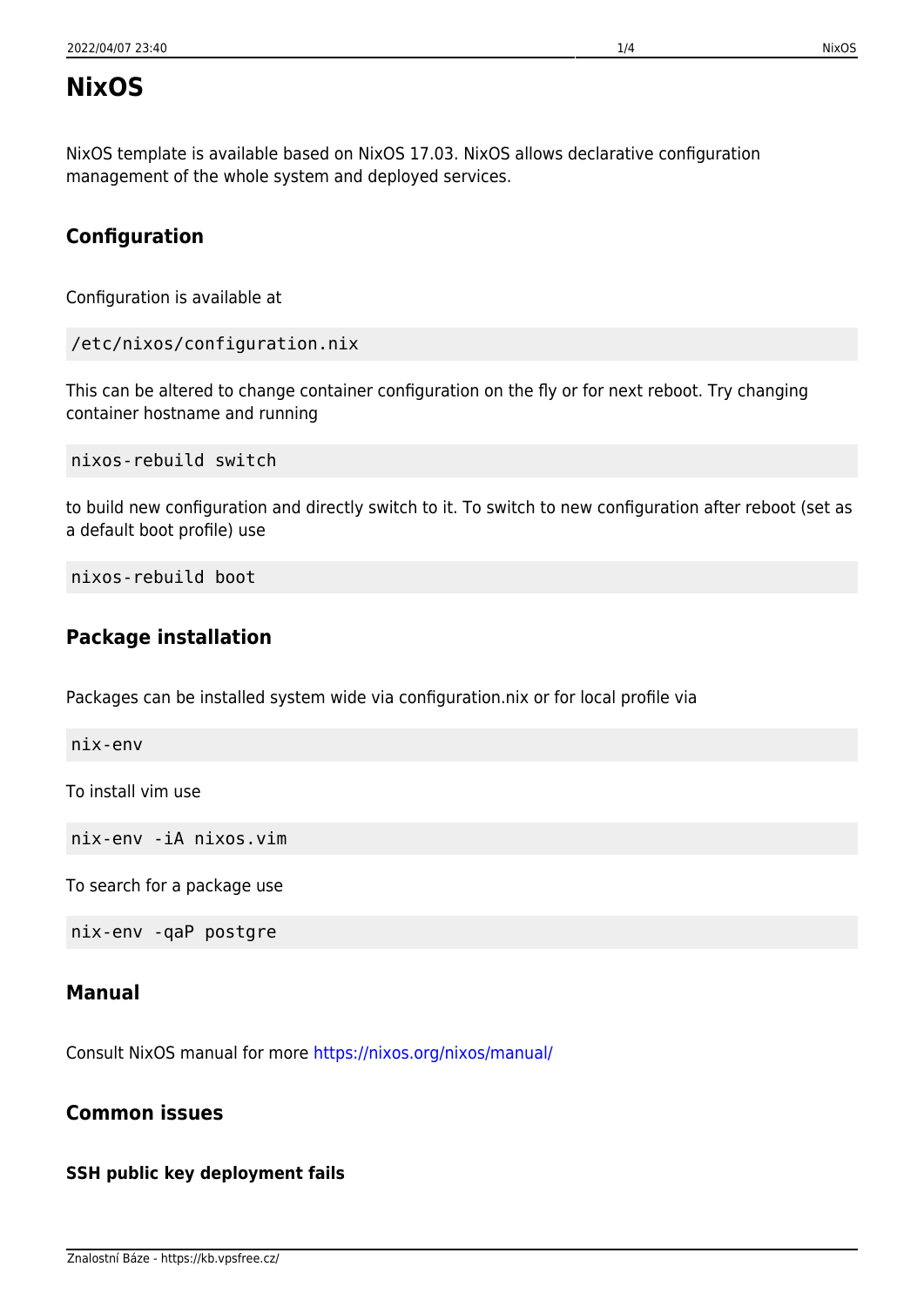This can occur on first boot of the template when there's no /root yet. Disable automatic key deployment and deploy key manually **after** the containers boot.

#### **error: while setting up the build environment: unable to load seccomp BPF program: Invalid argument**

Nix ≥ 1.11.10 requires seccomp, which is not available on vpsFree. To fix this, pin Nix to 1.11.9 by adding the following option to configuration.nix and rebuilding the system:

```
 nix.package = (import (pkgs.fetchFromGitHub {
 owner = "NixOS";
 repo = "nixpkgs";
 rev = "300fa462b31ad2106d37fcdb4b504ec60dfd62aa";
 sha256 = "1cbjmi34ll5xa2nafz0jlsciivj62mq78qr3zl4skgdk6scl328s";
 }) {}).nix;
```
In the future, it will be possible to [disable seccomp usage.](https://github.com/NixOS/nix/commit/1dd29d7aebae706f3e90a18bbfae727f2ed03c70)

#### **systemd 233+ compatibility issues**

Causes boot failures, workaround is pinning systemd to version 232:

```
 nixpkgs.config.packageOverrides = super:
    let systemdGperfCompat = super.systemd.override { qperf =
super.gperf 3\theta; };
     in {
           systemd = systemdGperfCompat.overrideAttrs ( oldAttrs: rec {
            version = "232"; name = "systemd-${version}";
             src = pkgs.fetchFromGitHub {
               owner = "nixos";
               repo = "systemd";
               rev = "66e778e851440fde7f20cff0c24d23538144be8d";
              sha256 ="1valz8v2q4cj0ipz2b6mh5p0rjxpy3m88gg9xa2rcc4gcmscndzk";
             };
           });
     };
```
#### **Details**

Log contents

```
Failed to canonicalize path /etc/systemd/system/local-fs.target.d: Too many
levels of symbolic links
```

```
$ journalctl -o verbose
```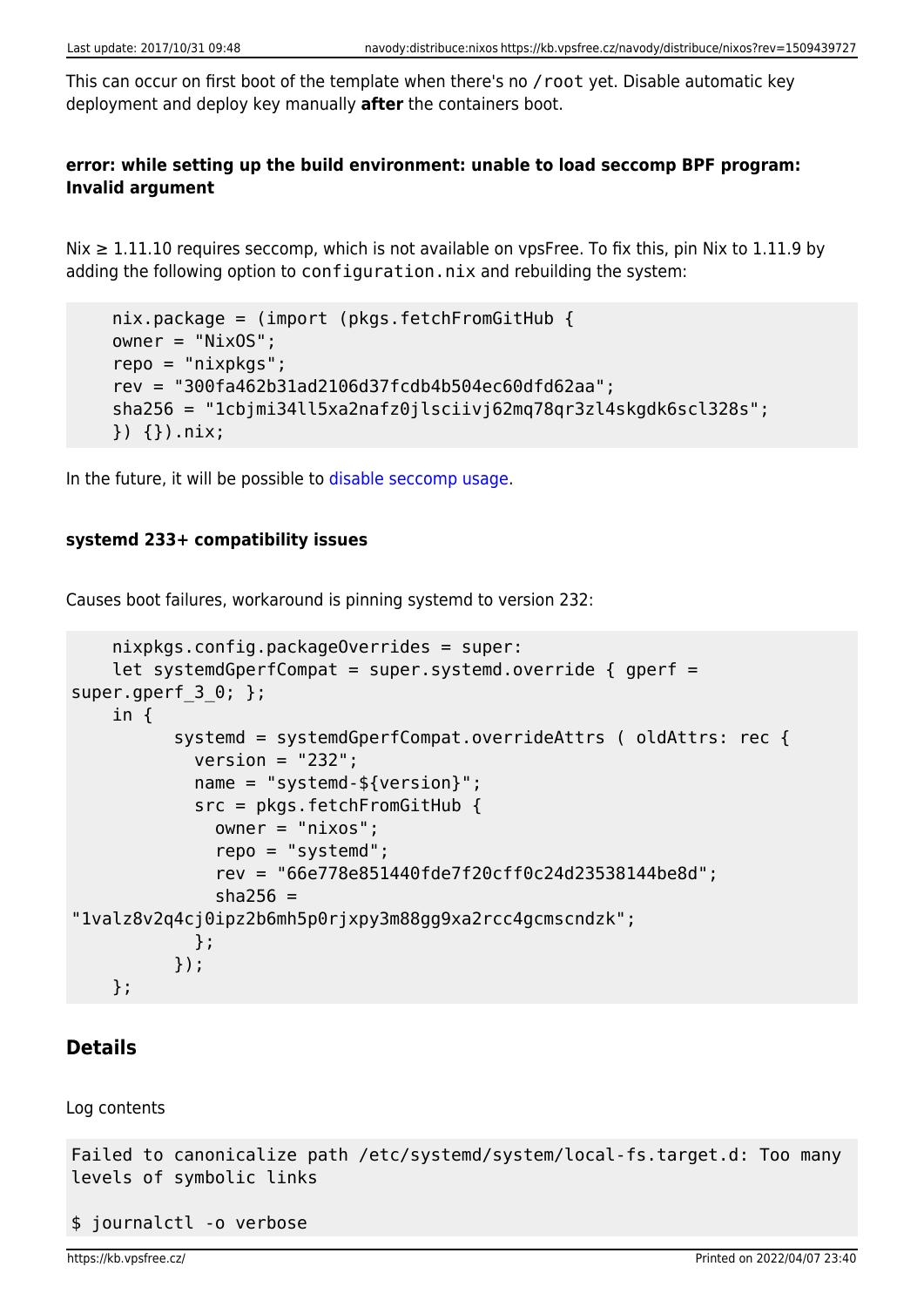```
 _EXE=/nix/store/n5ksbh1hx275zfbqbalhghzpxp1w73lf-
systemd-234/lib/systemd/systemd
    _CMDLINE=/run/current-system/systemd/lib/systemd/systemd --system --
deserialize 19
    CODE_FILE=src/shared/dropin.c
    CODE_LINE=133
   CODE FUNC=unit file find dir
    ERRNO=40
    MESSAGE=Failed to canonicalize path /etc/systemd/system/local-
fs.target.d: Too many levels of symbolic links
$ # strace output
open("/etc/systemd/system/local-fs.target",
O RDONLY|O NOCTTY|O NOFOLLOW|O CLOEXEC) = -1 ELOOP (Too many levels of
symbolic links)
readlinkat(AT_FDCWD, "/etc/systemd/system/local-fs.target",
"/nix/store/n5ksbh1hx275zfbqbalhg"..., 99) = 94
open("/nix/store/n5ksbh1hx275zfbqbalhghzpxp1w73lf-
systemd-234/example/systemd/system/local-fs.target",
O_RDONLY|O_NOCTTY|O_NOFOLLOW|O_CLOEXEC) = 12
fcnt(12, F GETFL) = 0xa8000 (flags
O_RDONLY|O_LARGEFILE|O_NOFOLLOW|O_CLOEXEC)
fstat(12, {st mode=S IFREG|0444, st size=507, ...}) = 0
fstat(12, {st mode=S IFREG|0444, st size=507, ...}) = 0
qetpid() = 1
fstat(12, {st mode=S IFREG|0444, st size=507, ...}) = 0
read(12, "# This file is part of systemd."..., 512) = 507
open("/dev/urandom", 0 RDONLY|0 NOCTTY|O CLOEXEC) = 13
read(13, "\26\265jV\260\276\7\3300\22J\264m~j\37", 16) = 16
close(13) = 0
read(12, "", 512) = 0close(12) = 0
open("/", 0 RDONLY|0 NOFOLLOW|0 CLOEXEC|0x200000) = 12
openat(12, "etc", 0 RDONLY|0 NOFOLLOW|0 CLOEXEC|0x200000) = 13
fstat(13, {st mode=S IFDIR|0755, st size=50, ...}) = 0
close(12) = 0
openat(13, "systemd", O_RDONLY|O_NOFOLLOW|O_CLOEXEC|0x200000) = 12
fstat(12, {st mode=S IFDIR|0755, st size=10, ...}) = 0
close(13) = 0
openat(12, "system", O RDONLY|O NOFOLLOW|O CLOEXEC|0x200000) = -1 ELOOP (Too
many levels of symbolic links)
close(12) = 0
writev(3, [{ ["Failed to canonicalize path /etc"..., 104}, {''\n}, 1}], 2) =
105
open("/", O_RDONLY|O_NOFOLLOW|O_CLOEXEC|0x200000) = 12
openat(12, "etc", O_RDONLY|O_NOFOLLOW|O_CLOEXEC|0x200000) = 13
fstat(13, \{st\_mode = S_IFDIR|0755, st\_size = 50, ... \}) = 0close(12) = 0
openat(13, "systemd", O_RDONLY|O_NOFOLLOW|O_CLOEXEC|0x200000) = 12
fstat(12, {st mode=S IFDIR|0755, st size=10, ...}) = 0
close(13) = 0
```